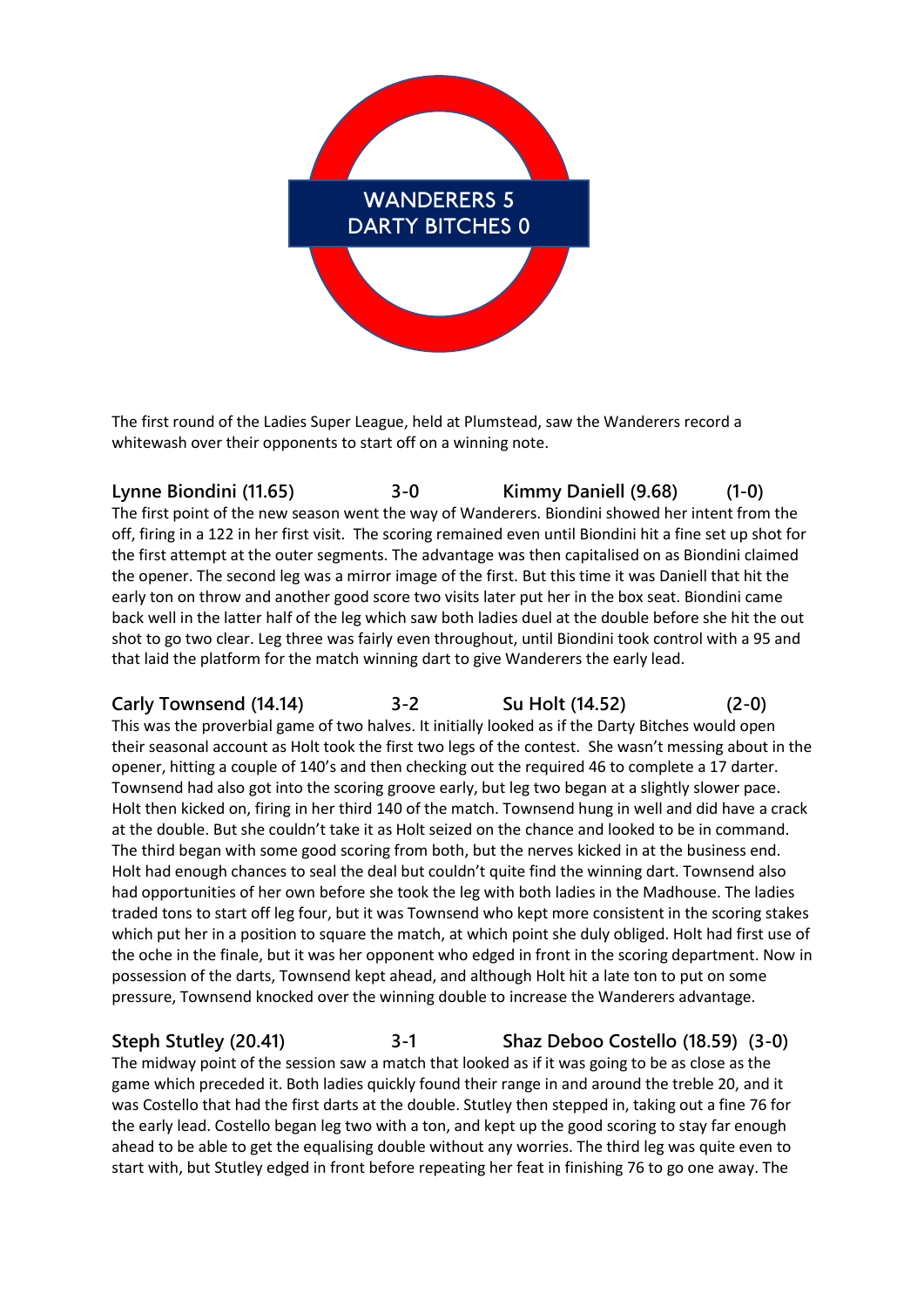fourth saw each player score a ton or more on two occasions. A 95 preceded the second red figure score for Stutley, which set up the 36 out shot that meant the Wanderers could not lose overall.

**Dee Belcher (13.30) 3-0 Steph Daniell (12.84) (4-0)** The penultimate game saw Belcher take the spoils in straight legs. Both players began well and were finding the big trebles, but Belcher was finding them just that bit more often, and good set up darts yielded the reward as she claimed the opening leg. There was little to separate the ladies in leg two, but Daniell held the upper hand and was first to the outer ring. She couldn't take advantage however, as another good set up shot by Belcher created the opportunity to finish, which she did at her next visit to the oche. Leg three started at a more leisurely pace, but the scoring picked up as the leg wore on. Again Daniell had a chance to get a chalk on the board and extend the match into a fourth leg, but Belcher once more found the composure when she needed it most to close out the victory.

**Casey Gallagher (21.17) 3-0 Jane Biggs (14.04) (5-0)** The session ended with Gallagher claiming the match award with a win in minimum time. Gallagher was quickly into her stride, a mid-leg 125 took her clear and a smart 100 finish secured the opening leg. She started leg two with a ton and 140 in her opening two visits, but to her credit Biggs hung in there until another ton set the Wanderers player up for the chance to increase the lead which was soon taken. Biggs wasn't going down without a fight though, and started off the third in in fine style. Gallagher fought back, but it was Biggs who was first to have darts at the double. The chances came and went before Gallagher took out the clinching out shot to round off a good night's work for the Wanderers.

Week Two sees Wanderers square off against Booshes, whilst the fixture list hasn't been kind to the Darty Bitches, with reigning Champions Edmonton looming on the horizon.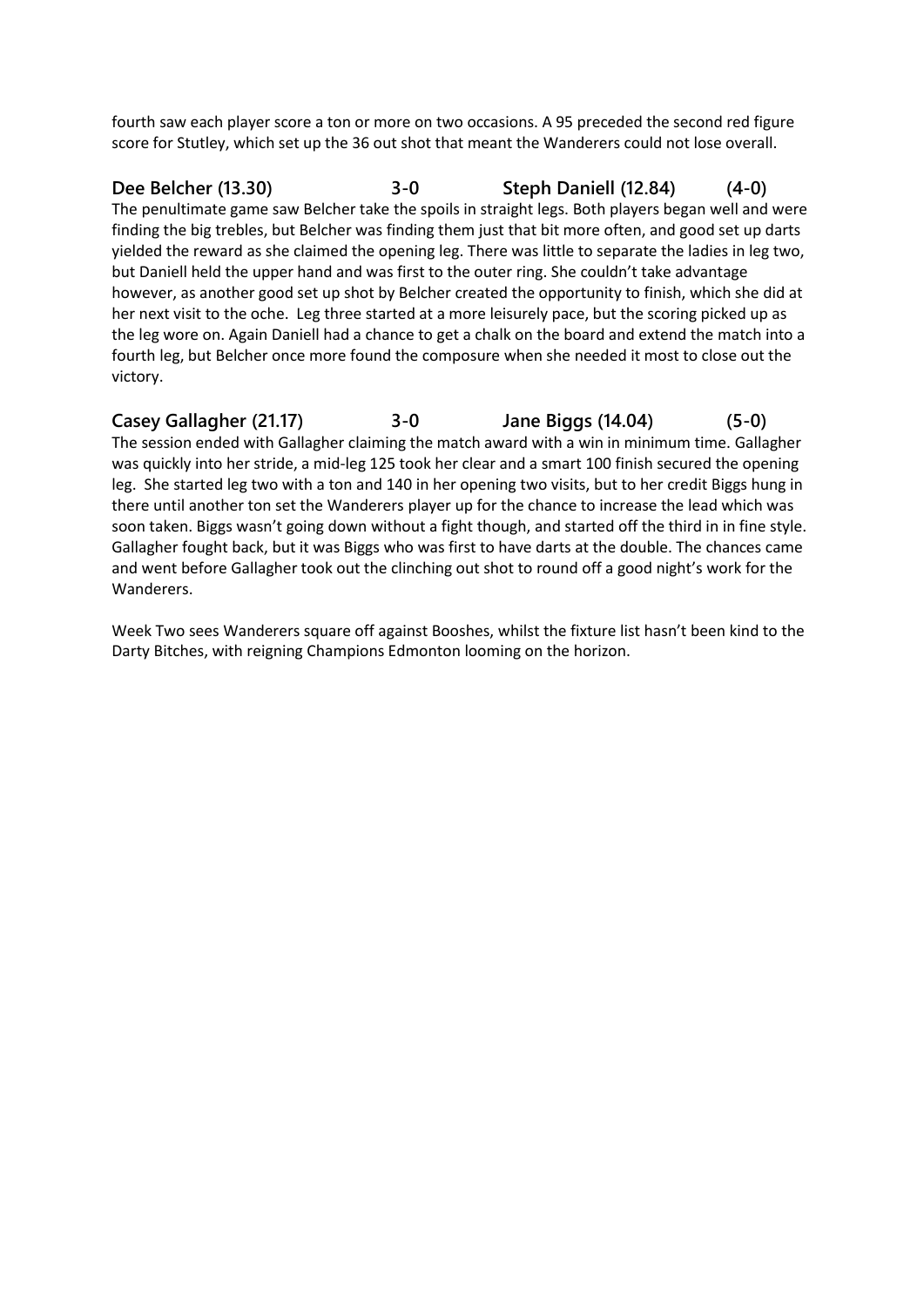

It was the Booshes who got themselves the opening night win against the Eejits.

**Coral Stevens (13.47) 1-3 Nic Watling (14.52) (0-1)** The opening point of the session's play went to Booshes, with Watling's superior scoring proving the difference. The opening stanza saw Stevens having the better of the early exchanges, until a ton by Watling brought her back into contention midway into the leg. Stevens was first to the double but wasn't able to pin the out shot, and Watling nipped in to grab the initiative. With the first leg under her belt, Watling began leg two in confident manner. She kept herself ahead throughout and then knocked in the double to go one away. The scoring ante was upped in the third, and Watling had chances to end the contest in straight legs. Stevens had chances of her own, and then was able to locate the outer segment to keep the match alive. She battled hard in leg four, but Watling was now finding some rhythm in her scoring and this created the chance to close the game out, which was taken with Stevens being denied the chance to send the match to a one leg shootout.

**Emma Smith (12.42) 1-3 Luci Cunningham (15.53) (0-2)** Four legs were again needed to decide the outcome of the second contest. Both ladies eased themselves into the early stages, until Cunningham took control in the latter half, as she then struck the double to go one ahead. She started the second leg strongly, a 123 backed up the preceding ton score, but Smith showed the tenacity to keep plugging away and gradually clawed back into contention before a fine set up shot of 96 was followed by the game winner to restore parity. Smith continued the good work at the start of leg three but couldn't carry it on as the business end approached. This time it was Cunningham, courtesy of a ton, who engineered the chance, and after Smith had missed leg darts, she struck home the game shot to restore her lead. The onus was now on Smith to square the match for the second time. A slow opening to the leg opened the door, and Cunningham had no hesitation in accepting the invitation to walk through. Two successive scores in and around a ton gave the Booshes thrower the impetus to seal the deal which she did in fairly short order.

**Sarah Cronin (11.95) 0-3 Mary Cusack (12.21) (0-3)** The next match saw the first appearance at the oche for the new London Secretary, as she secured the overall win in straight legs. The opener saw both ladies find the high scores at the start before the scoring eased somewhat as the leg progressed. Each had chances to take out the game shot, but it was Cusack who was able to pin the double for the early advantage. Cronin would feel that she should have left the match evenly poised after the second leg. A sustained burst of scoring, topped off by a 140, left her in prime position for the equaliser. But the proficiency on the doubles couldn't quite match what was shown on the trebles. Cusack chipped away as the chances went begging, and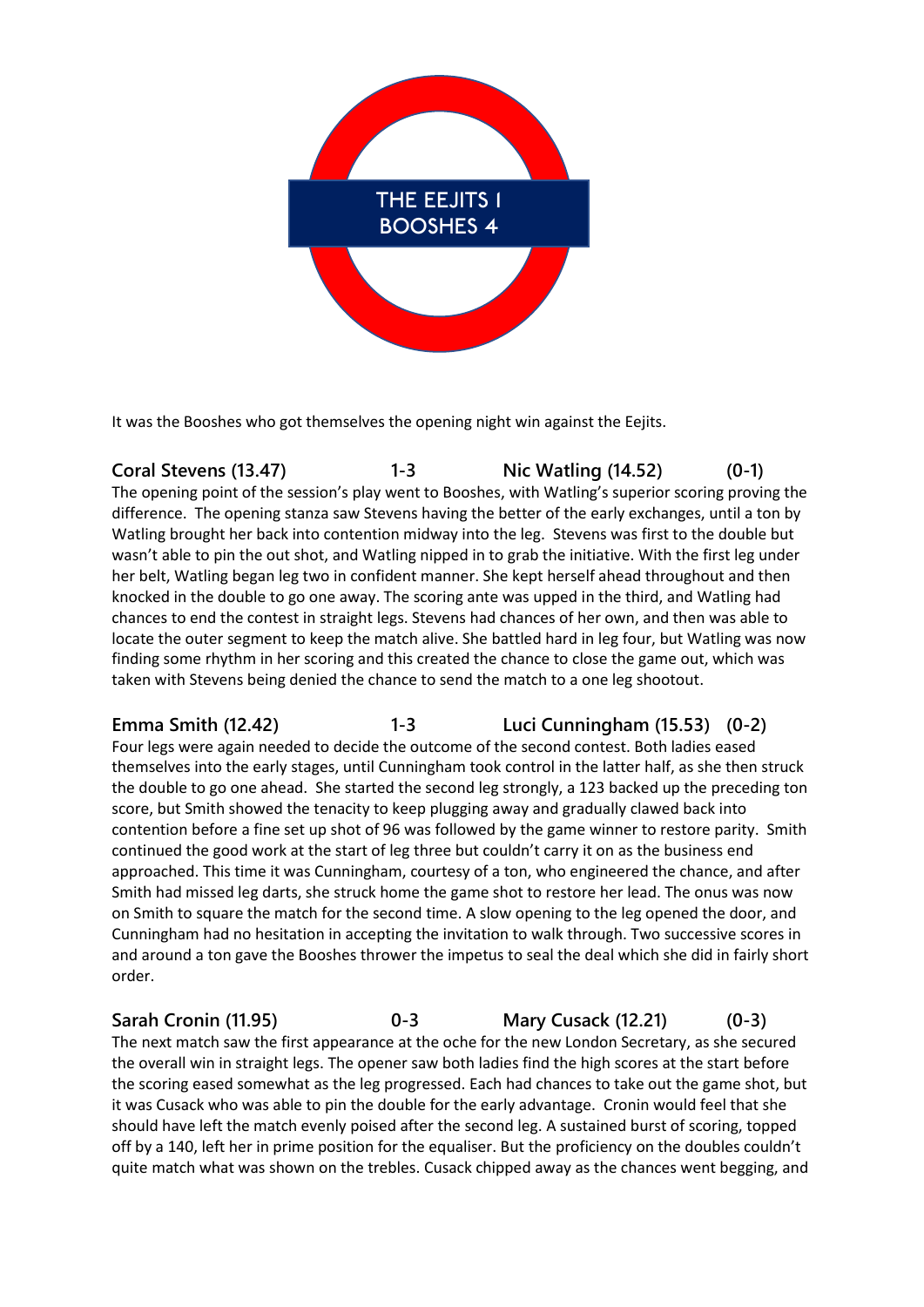Cronin was left to rue the misses as her opponent chalked off the leg winner to go two in front. Leg three followed a similar pattern. Again it was Cronin finding the fluency on the treble 20, an early 119 was quickly followed with another 140. Cusack then picked her up own scoring as Cronin started to set up the potential out shot. As in the previous leg, she couldn't get across the winning line and after missing three match darts Cusack then obliged at the next time of asking to claim the point required for the overall win.

**Claire Camelo (13.56) 0-3 Deb Watling (19.78) (0-4)** The match award was handed out in the penultimate match of the evening's play, which Watling won in straight legs without allowing her opponent a dart at the double. The first leg saw Watling quickly into stride, soon finding her range on the big trebles. To her credit, Camelo kept going and knocked in a 99 of her own, but she was always having to chase. Watling took out the double and could afford to miss a few darts at the outer ring in doing so. Camelo was soon behind the 8 ball again, as Watling kicked off leg two with a couple of tons. Again Camelo was having to play catch up, and despite having a couple of quality visits herself, could only look on as Watling closed to within one. It was a similar story in the third. Watling gained the early advantage as he opponent valiantly tried to stay in touch. A brilliant set up shot of 134 left the double chance, and Watling was able to close the game out.

**Christina Cronin (14.45) 3-0 Chloe Artiss (10.72) (1-4)** The question now was whether or not the Eejits could avoid being swept. Cronin soon set about her work, a 121 was followed by a ton on her next visit. Artiss wasn't as quickly away, and Cronin made full use to soon polish off the opening leg. The second was a much closer affair. Neither player was able to impose themselves on the other, and this made for a keenly contested leg of darts. A score of 80 earned Cronin first crack at the outer ring, but a couple of missed attempts gave Artiss an opening to square the match. The chance went begging, and Cronin then finally found the out shot she needed to go two clear. Leg three was far more straightforward. Cronin took control at the midpoint of the leg with a ton, and this ensured she would finally break the Eejits' duck and conclude the night's entertainment with plenty in reserve.

Week Two sees the Eejits face off against Hustlers, and Booshes will be looking to make it two wins from two in what should be a close game with the Wanderers.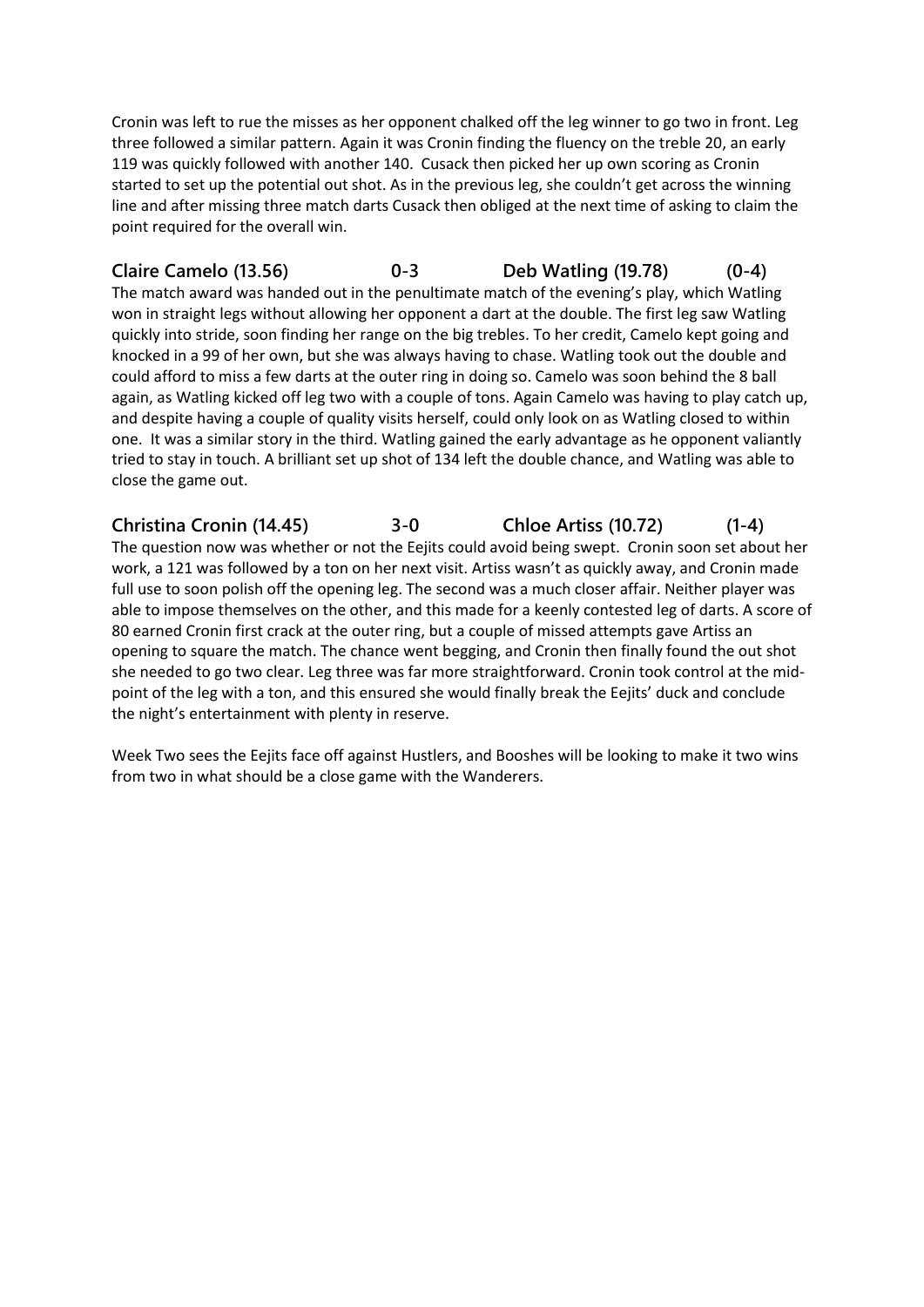

Reigning Super League champions Edmonton showed that again they would be the team to beat as they took all five points on offer against the Hustlers who gave a decent account of themselves.

**Donna Gleed (21.76) 3-1 Nikki Patten (19.13) (1-0)** Edmonton showed their intent to retain their crown from the get-go, as Gleed hit the highest average of the week. The treble 20 didn't have to wait too long to start being hit, with both Gleed and Patten showing their accuracy. It was Gleed who made the first important move, striking a 140 and then setting up an attempt at tops courtesy of a 76. Patten wasn't able to keep up as she did at the start of the leg, and Gleed didn't waste her time in securing the opening leg of the contest. The next saw Gleed continue her assault on the lipstick. A 121 in her opening visit to the oche was soon followed by another 140. With Patten trailing, Gleed produced another fine set up shot of 91 to leave the double which she hit on her next turn. Patten then produced the darts which we know she is capable of in leg three. A ton to begin with was backed up with two more in succession. Gleed finished the leg strongly but Patten had given herself enough leeway to take out the game shot and keep the match in the balance. The fourth leg saw Gleed go off at breakneck speed. A 110 sandwiched between two tons put her in control after nine darts, and after six more the winning post was firmly in sight. The double was proving to be elusive, and Patten then hit two big scores in succession to set up a possible attempt at double 18. The effort was in vain however, as Gleed then completed the win to round off a sparkling display.

**Tammy MacKenzie (16.49) 3-1 Kerry O'Connor (17.56) (2-0)** The second game of the night saw another win in four legs for Edmonton. It was MacKenzie who struck first. Leading off with a ton, after she then had two poor scores a ton in response from O'Connor lit the blue touch paper. MacKenzie's next four visits never saw a score below sixty, and she then put the icing on the cake with a superb 89 finish to take the first leg. The second leg saw equally good play, but this time round it was O'Connor's turn to shine. A solid first nine darts laid the foundation, and her next nine produced scores of 95, 124 and 66, before the double 8 was taken out with one dart. After two fine legs, the match then settled down. The third leg picked up in the latter half. Once again MacKenzie hit a decent set up shot to pressurise O'Connor's earlier good work as she was poised to take the lead. The chance at double was missed though and MacKenzie cleaned up the 32 she needed to go back in front. Leg four began slowly, but as in the previous leg gathered steam as it went on. A 137 from O'Connor looked to have her on the verge of taking a good game to a one leg finale, but again the double opportunities went begging as MacKenzie fired in the winning game shot.